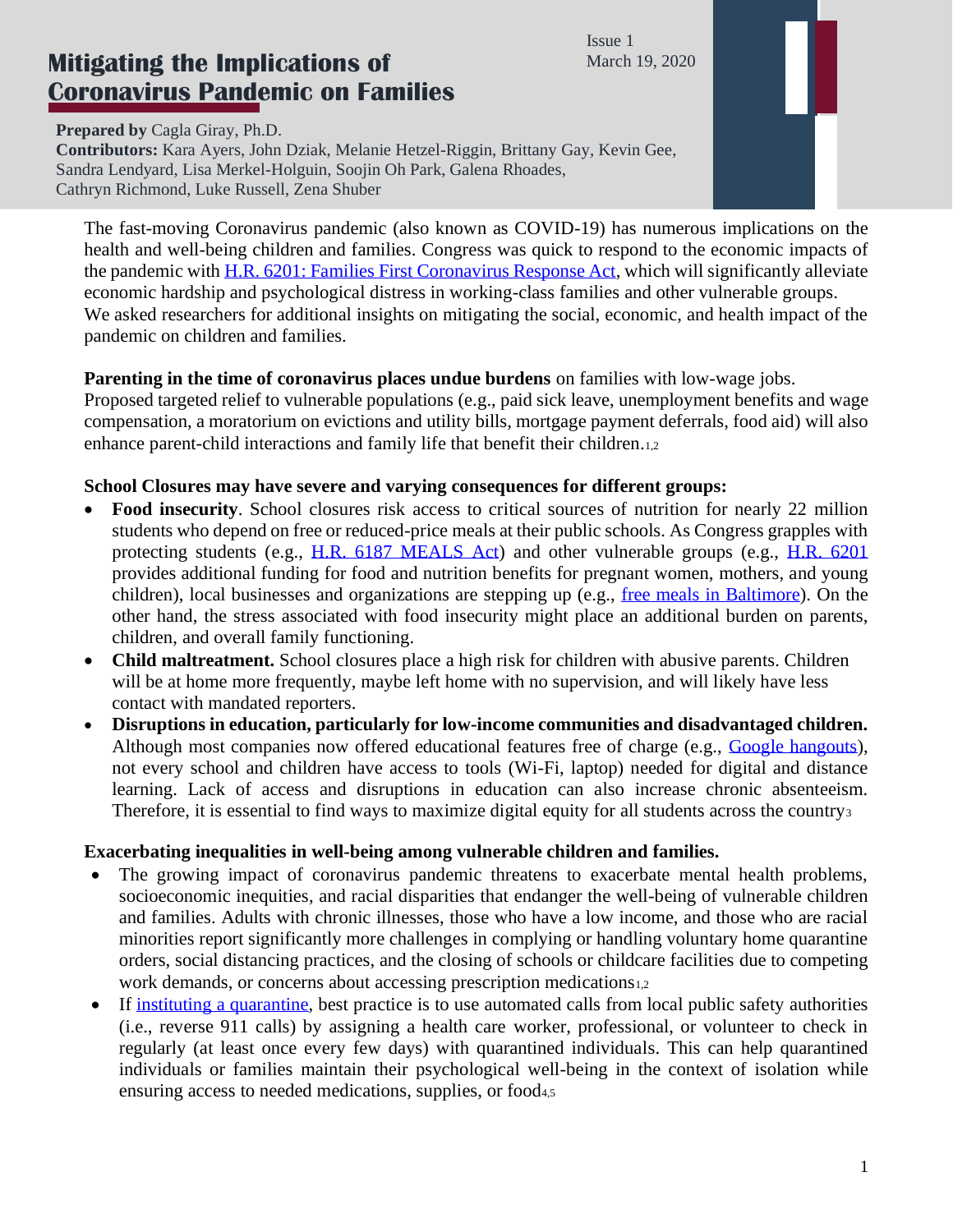#### **Transition to teleworking needs to be done fast, yet it requires effective, efficient, and inclusive methods.**

- The number of teleworking employees in the United States grows to 3.9 million in 2017. The research findings on the impacts of telework are mixed. Job satisfaction is the highest for those who telework a moderate amount of time. For those who telework more extensively, organizational commitment increases, quality of relationships between teleworkers and leadership is enhanced, and turnover intentions, and work-family conflict decreases.<sup>6</sup>
- Amid the fast-moving crisis, child and family welfare organizations need to facilitate an effective and efficient transition to remote work. Further evaluation is needed to identify best practices for teleworking. One recent example is the implementation of telework in the Field Operations Division of the Department of Children, Youth, and Families (DCYF) in Washington State and its evaluation supported by the Quality Improvement Center for Workforce Development, [more information\)](https://www.qic-wd.org/sites/default/files/WA%20Site%20Profile.pdf)

## **Additional support mechanisms should set in place to sustain the health and well-being of the healthcare workforce and their families.**

- Concerns about childcare and eldercare may be particularly prominent among nurses and healthcare providers who may become torn between greater demands from employers and government to provide care to an increasingly sick public, as well as greater demands from their family to care for children to avoid spreading illness to vulnerable family members.7,8,9,10
- History demonstrates the importance of additional support mechanisms for critical employees. In the United States, during the second wave of the H1N1 flu pandemic in 2009, nearly 10% of nurses reported an inability to work during the pandemic and willingness to work notably decreased in the context of reduced access to personal protective equipment (e.g., gloves, foot and eye protection, respirators) or when a loved one needed care at home or assistance with transportation.<sup>9</sup>
- Accordingly, critical healthcare workers must have access to services, needed equipment (e.g., respirators, face masks, gloves), and time and space to connect with their family members (even if it must be done remotely) to recharge their psychological and emotional reserves 6,9 and maintain their focus on effectively serving the public.8,<sup>11</sup>

#### **Ensuring access to healthcare services is vital, particularly for vulnerable groups, amid such extraordinary circumstances.**

• Studies have shown that vulnerable groups (e.g., individuals with disabilities, elderly, immigrants) disproportionally affected due to poor access to healthcare3. Nearly 1 in 4 American adults do not have anyone available to take care of them if they became sick with a pandemic illness1. Though most Americans (~94%) report they could stay at home for 7-10 days in the context of pandemic illness, between 35% and 48% of Americans challenges in accessing prescription drugs, baby formula, diapers, or providing care to aging parents during extended quarantines

#### **The homeless population faces multiple risks and needs shelter to quarantine.**

- The homeless population is unable to follow the recommended precautions, such as handwashing and social distancing. The lockdown order will require everyone to remain indoors, but there is no alternative for those who live on the streets. States have started to implement solutions (e.g., [San Francisco](https://www.businessinsider.com/san-francisco-coronavirus-homeless-bay-area-shelter-in-place-2020-3#the-stations-include-soap-dispensers-and-two-basins-with-foot-pumps-that-turn-the-water-on-4) sanitizes homeless shelters, supportive housing buildings, and SROs).
- Moving forward, shelters, churches, and other community-based organizations need both financial and social support to alter and safely maintain services.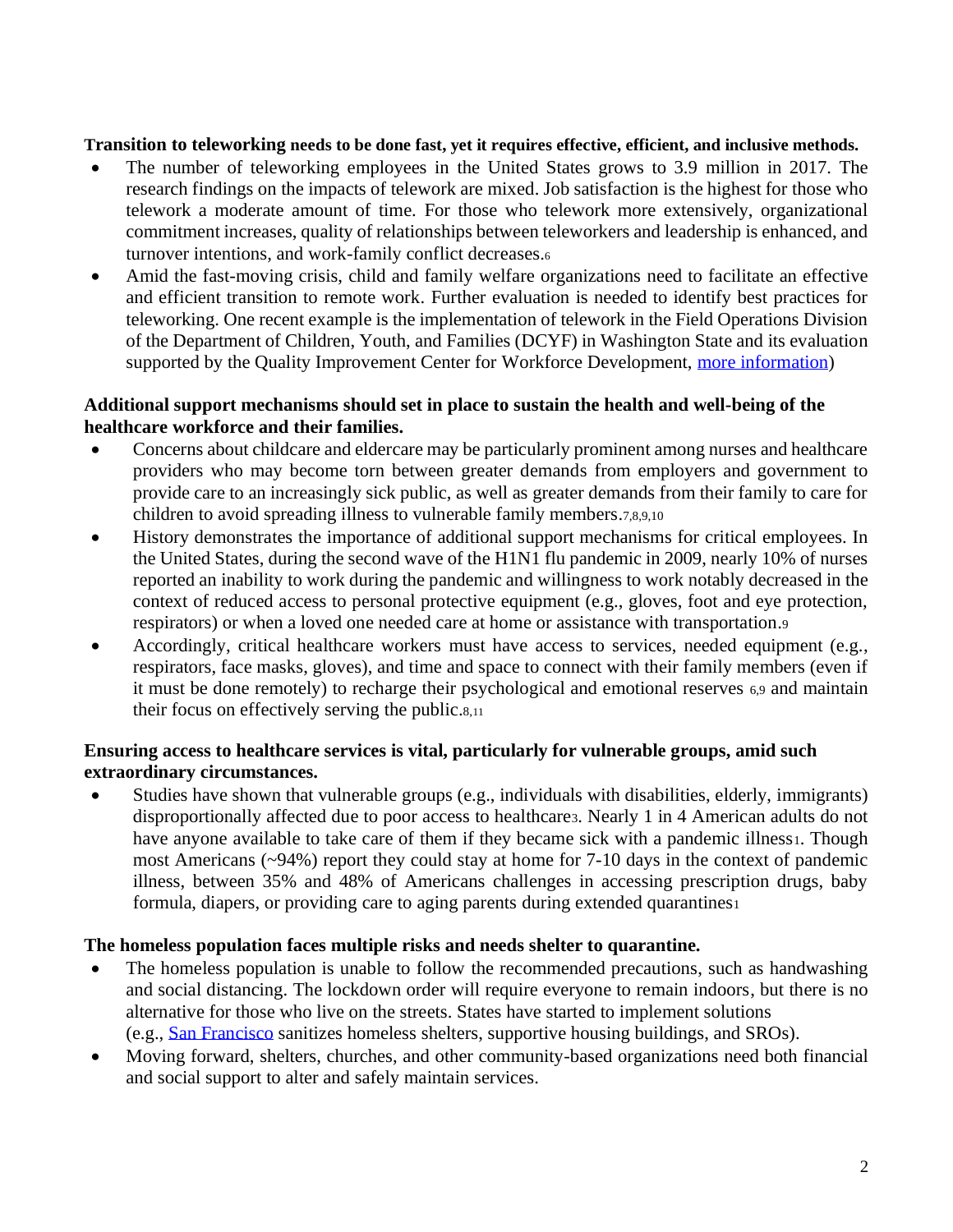#### **The pandemic may have detrimental effects on incarcerated parents and their children.**

- In some states, visitation and volunteer programs, including religious services, GED classes, and parenting courses in prisons are suspended until further notice. This ban may have severe ramifications for both parents and children (e.g., delay in the reintegration to society, decrease in the parent-child relationship quality).
- Remote alternatives such as The Social Service [Board's Supportive Televisiting Program](https://patch.com/new-york/new-york-city/video-calls-help-jailed-new-yorkers-stay-connected-families) can be a solution for incarcerated parents to re-connect with their children and family members.
- Due to school closings and cancellation of afterschool programs, children of incarcerated parents are particularly vulnerable as they do not have additional caregivers who can fill in the gap.

#### **Additional Resources**

- [John Hopkins University Interactive Database](https://www.arcgis.com/apps/opsdashboard/index.html#/bda7594740fd40299423467b48e9ecf6) showing cases by each U.S. state and country - [FutureLearn](https://www.futurelearn.com/courses/covid19-novel-coronavirus) free online educational videos about Coronavirus and discussion forum about implications

- The Federation of American Scientist has created an [Ask a Scientist tool,](https://u172330.ct.sendgrid.net/ls/click?upn=2epO3kjUn7gcsEnlVaW5QnCiz5QTTqBBOlz0e94JG-2B-2BvqJ2V5VPNORGmbtzQvxOF7f3g4sNvDzNyB1IhWauh5dS-2FUBBZu6zg3B7hyEG-2Fo5I-3DQOO8_VWqrhIGhKXss64ovRAeTLV-2F-2B04zpRMzyQVpOd2ZYtcEs7p8Ez5MO111r3l70-2F2xPrxomXWxMWaUhV-2BV-2B-2FGbx-2FHEyugqbPM-2F6c4iz8VUsQsWBEbzfJFRL6hE5pJeh6yulJLgYLuTNVTh9R5Me-2B94UW6NotiAkKs-2Bj6OGsJ0eI69sAxP9a9ZjPexP2rmC-2Fgk0ddy-2FAdjyzupT2HkZHqUlIiNfjFQ05XbutIVanMFIBMOeGqwWbQKswnCx4nlEaWHvbcNuyW6YVi5-2BSEINxmDQ54pvsiz-2BfxKhDtcPBNwrTCXWj1QJY8vZw3EEAffs8WTiaVUMqJ3jX-2B4OJgdCYljrE3Q-3D-3D) in collaboration with the Government Lab at NYU, the New Jersey Innovation Unit and NSPN, to answer questions about COVID-19 and reduce misinformation about this pandemic.

- Information leaflets and social media campaigns (e.g., [NPR's comic leaflet](/Users/caglagiray/Dropbox/RPC-NPSC/Responses/NPR%20has%20a%20printable%20informative%20leaflet%20for%20kids,%20which%20might%20be%20helpful:%20https:/drive.google.com/file/d/1PYrKYfOBa4p-azI5z_46KJMbi1FSmL_Y/view) for children).

- Voluntary isolation is impossible for some particularly vulnerable populations, including elderly and individuals with weakened immune systems (e.g., those experiencing substance use withdrawal).
- Lack of information, along with inefficient testing may lead to inaccurate results and an understanding of COVID-19's presence in prisons. Consequently, misinformation may also restrict the transfer of individuals between facilities.

<sup>1</sup> Blendon, R. J., Koonin, L. M., Benson, J. M., Cetron, M S., Pollard, W. E., Mitchell, E. W., Weldon, K. J., & Hermann, M. J. (2008). Public response to community mitigation measures for pandemic influenza. *Emerging Infectious Diseases, 14*(5), 778-786. https://doi.org/10.3201/eid1405.071437 <sup>2</sup> O'Sullivan, T., & Bourgoin, M. (2010). *Vulnerability in an influenza pandemic: Looking beyond medical risk*. Public Health Agency of Canada.

<sup>3</sup> Oh Park, Soojin (March 13, 2020)[. The social repercussions of the coronavirus will not spare children.](https://www.seattletimes.com/opinion/why-the-new-coronavirus-will-not-spare-children/) 

<sup>4</sup>Johnson, A. J., Moore, Z. S., Edelson, P. J., Kinnane, L., Davies, M., Shay, D. K., Balish, A., McCarron, M., Blanton, L., Finelli, L., Averhoff, F., Bresee, J., Engel, J., & Fiore, A. (2008). Household responses to school closure resulting from outbreak of Influenza B, North Carolina. *Emerging Infectious Diseases, 14*(7), 1024-1030. https://doi.org/10.3201/eid1407.080096

<sup>5</sup> Mak, W. W. S., Law, R. W., Woo, J., Cheung, F. M., & Lee, D. (2009). Social support and psychological adjustment to SARS: The mediating role of selfcare self-efficacy. *Psychology and Health, 24*(2), 161-174. https://doi.org/10.1080/08870440701447649

<sup>6</sup> Allen, Golden, & Shockley (2015). How effective is telecommuting? Assessing the status of our scientific findings. *Psychological Science in the Public Interest, 16*(2), 40–68.

<sup>7</sup> Maunder, R. G., Leszcz, M., Savage, D., Adam, M. A., Peladeau, N., Romano, D., Rose, M., & Schulman, B. (2008). Applying the lessons of SARS to pandemic influenza: An evidence-based approach to mitigating the stress experienced by healthcare workers. *Canadian Journal of Public Health, 99,* 486-488. https://doi.org/10.1007/BF03403782

<sup>8</sup> McGillis Hall, L., Angus, J., Peter, E., O'Brien-Pallas, L., Wynn, F., & Donner, G. (2003). Media portrayal of nurses' perspectives and concerns in the SARS crisis in Toronto. *Journal of Nursing Scholarship, 35*(3), 211-216. https://doi.org/10.1111/j.1547-5069.2003.00211.x

<sup>9</sup> O'Sullivan, T. L., Amaratunga, C., Phillips, K. P., Corneil, W., O'Connor, E., Lemyre, L., & Dow, D. (2009). If schools are closed, who will watch our kids? Family caregiving and other sources of role conflict among nurses during large-scale outbreaks. *Prehospital and Disaster Medicine, 24*(4), 321-325. https://doi.org/10.1017/S1049023X00007044